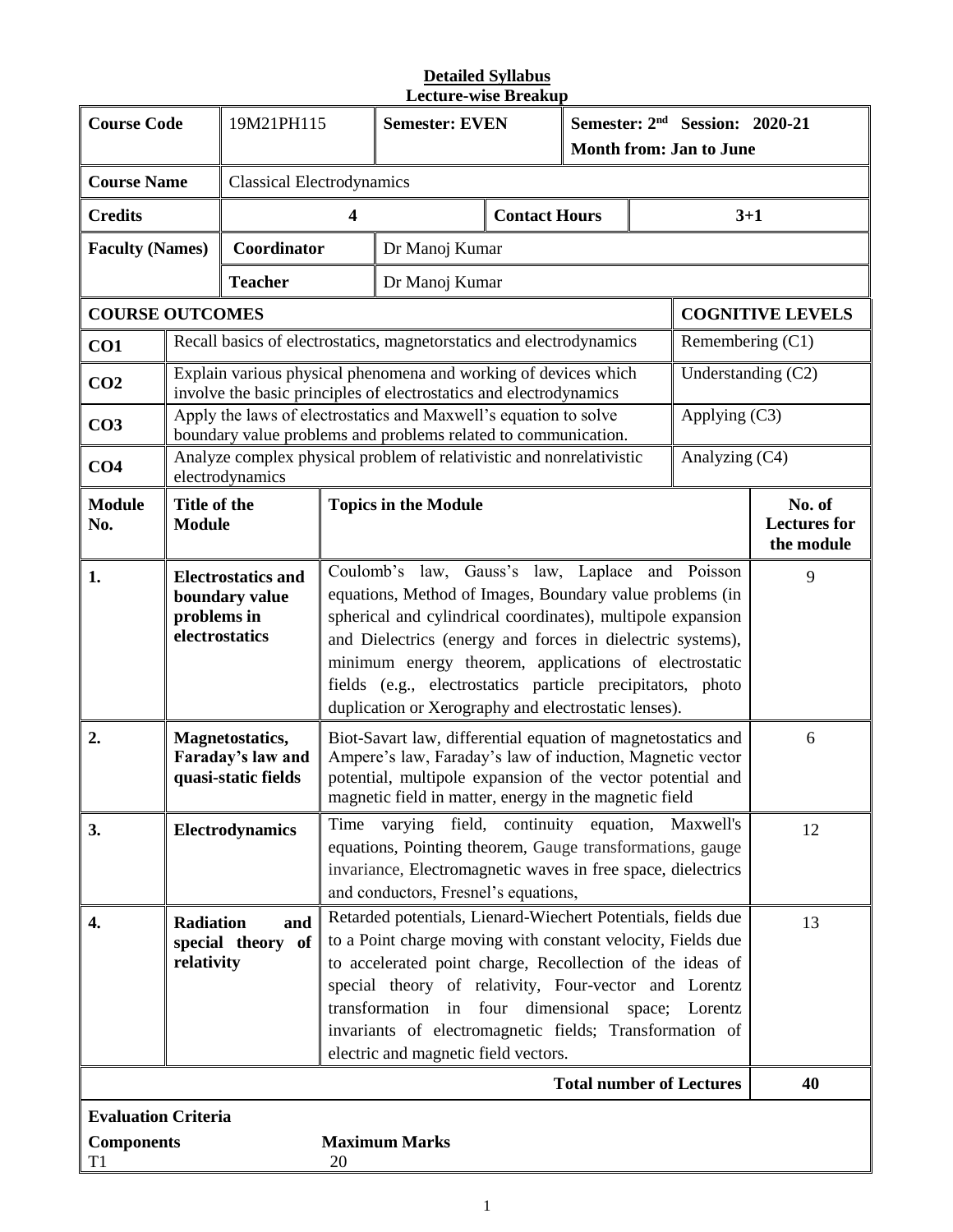| T2           |                                                                                                                                                                                           | 20                                                                                                   |  |  |  |  |  |
|--------------|-------------------------------------------------------------------------------------------------------------------------------------------------------------------------------------------|------------------------------------------------------------------------------------------------------|--|--|--|--|--|
|              | <b>End Semester Examination</b>                                                                                                                                                           | 35                                                                                                   |  |  |  |  |  |
| TA           |                                                                                                                                                                                           | 25 [2 Quiz (10 M), Attendance (7 M) and a small project and class                                    |  |  |  |  |  |
|              |                                                                                                                                                                                           | performance $(8 M)$ ]                                                                                |  |  |  |  |  |
| <b>Total</b> |                                                                                                                                                                                           | <b>100</b>                                                                                           |  |  |  |  |  |
|              | <b>Recommended Reading material:</b> Author(s), Title, Edition, Publisher, Year of Publication etc. (Text books,<br>Reference Books, Journals, Reports, Websites etc. in the IEEE format) |                                                                                                      |  |  |  |  |  |
| 1.           | J D Jackson, Classical Electrodynamics, Wiley, New Delhi 2017                                                                                                                             |                                                                                                      |  |  |  |  |  |
| 2.           | D. J. Griffiths, Introduction to electrodynamics, Pearson (Prentice Hall), New Delhi 2008                                                                                                 |                                                                                                      |  |  |  |  |  |
| 3.           |                                                                                                                                                                                           | T L Chow, Introduction to Electromagnetic Theory: A modern perspective, Jones and Bartlett Learning, |  |  |  |  |  |
|              | New Delhi, 2014                                                                                                                                                                           |                                                                                                      |  |  |  |  |  |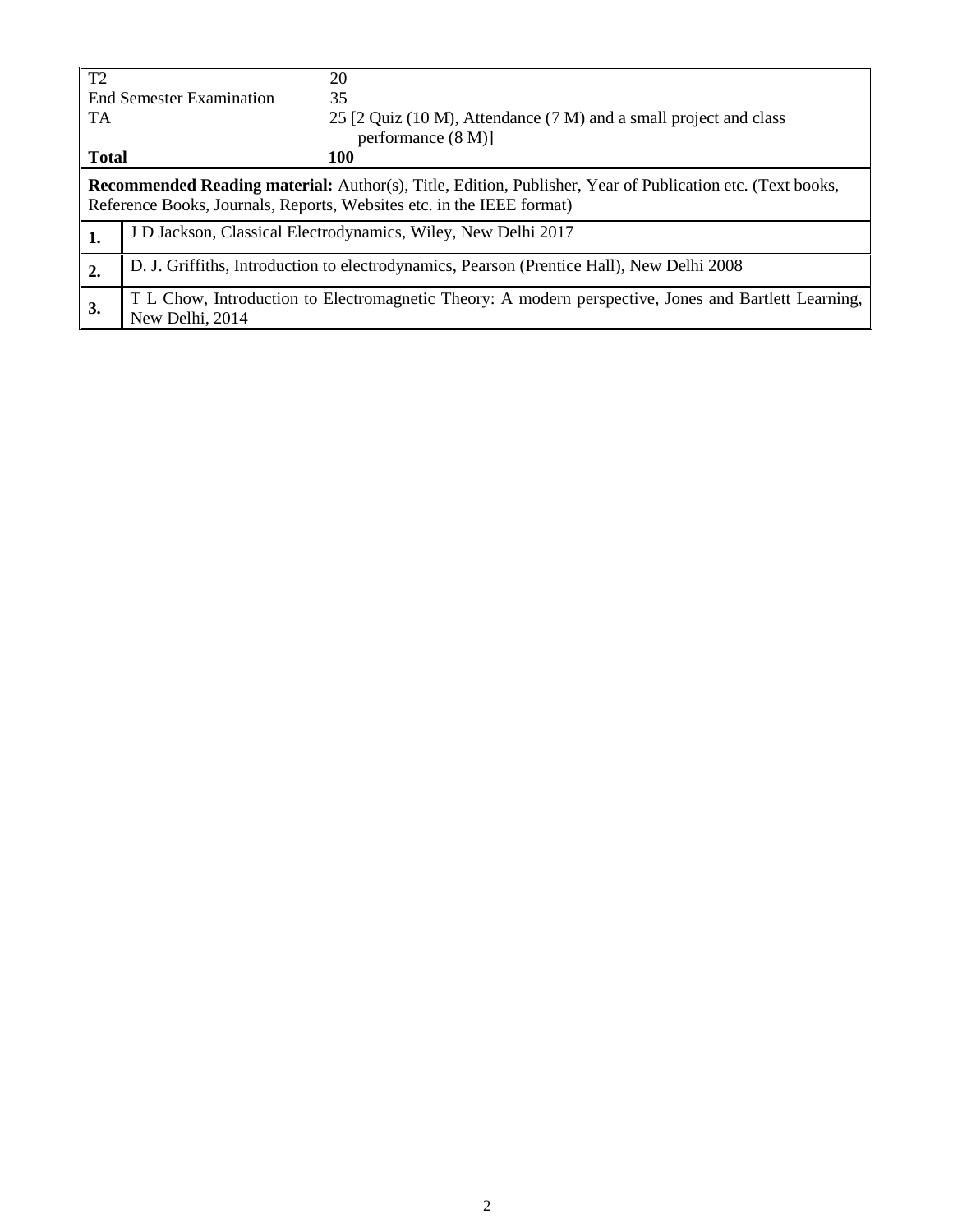| <b>Course Code</b>     | 19M21PH116                          | <b>Semester: Even</b> |                      | <b>Semester: II Session</b> 2020 -2021<br><b>Month from: January to June</b> |       |  |  |
|------------------------|-------------------------------------|-----------------------|----------------------|------------------------------------------------------------------------------|-------|--|--|
| <b>Course Name</b>     | Atomic, Molecular and Laser Physics |                       |                      |                                                                              |       |  |  |
| <b>Credits</b>         |                                     |                       | <b>Contact Hours</b> |                                                                              | $3+1$ |  |  |
| <b>Faculty (Names)</b> | Coordinator                         | Dr Papia Chowdhury    |                      |                                                                              |       |  |  |
|                        | <b>Teacher</b>                      | Dr Papia Chowdhury    |                      |                                                                              |       |  |  |

|                 | <b>COURSE OUTCOMES</b>                                                                                                                                                                                 | <b>COGNITIVE LEVELS</b> |
|-----------------|--------------------------------------------------------------------------------------------------------------------------------------------------------------------------------------------------------|-------------------------|
| CO <sub>1</sub> | Recall basics of one, two and many electron systems. Normal $\&$<br>anomalous Zeeman, Paschen-Back and Stark effects; L-S and J-J<br>coupling schemes. Hartree-Fock approximation                      | Remembering $(C1)$      |
| CO <sub>2</sub> | Explain Born-Oppenheimer approximation. States for hydrogen<br>molecule and molecular ion $(H_2, H_2+)$ . Term symbol for simple<br>molecules                                                          | Understanding $(C2)$    |
| CO <sub>3</sub> | Apply concepts of rotational spectra, vibrational spectra, electronic<br>spectra of diatomic molecules; Franck-Condon principle. Raman<br>spectra. Electron Spin Resonance. Nuclear Magnetic Resonance | Applying $(C3)$         |
| CO <sub>4</sub> | Analyze spontaneous and stimulated emissions in laser; optical<br>pumping population inversion, rate equations. Different laser systems<br>like Ruby, He-Ne, CO <sub>2</sub> and Nd:YAG lasers         | Analyzing $(C4)$        |

| <b>Module</b><br>No. | Title of the<br>Module     | <b>Topics in the Module</b>                                                                                                                                                                                                                                                                                                                                                                                                                                                                                                                                                                                                                 | No. of<br><b>Lectures for</b><br>the module |
|----------------------|----------------------------|---------------------------------------------------------------------------------------------------------------------------------------------------------------------------------------------------------------------------------------------------------------------------------------------------------------------------------------------------------------------------------------------------------------------------------------------------------------------------------------------------------------------------------------------------------------------------------------------------------------------------------------------|---------------------------------------------|
| 1.                   | <b>Atomic Physics</b>      | Hydrogen atom and other one electron systems, two<br>electron systems, many electron systems, spin-orbit term,<br>intensity of fine structure lines. Effect of magnetic and<br>electric fields: Normal and anomalous Zeeman, Paschen-<br>Back and Stark effects. Interaction energy in L-S and J-J<br>coupling schemes, Lande interval rule. Hartree-Fock<br>approximation.                                                                                                                                                                                                                                                                 | 10                                          |
| 2.                   | <b>Molecular Structure</b> | Molecular<br>electronic<br>Born-Oppenheimer<br>states,<br>approximation. States for hydrogen molecule and molecular<br>ion $(H_2, H_2)$ . Spectroscopic terms, term symbol for simple<br>molecules.                                                                                                                                                                                                                                                                                                                                                                                                                                         | 8                                           |
| 3.                   | Molecular Spectra          | Rotational spectra of diatomic molecules-rigid and non-<br>rigid rotors, isotope effect, Vibrational spectra of<br>diatomic molecules- harmonic and anharmonic vibrators,<br>Intensity of spectral lines, dissociation energy, vibration-<br>spectra, Electronic spectra<br>rotation<br>of<br>diatomic<br>molecules-vibrational structure of electronic transitions.<br>Rotational structure of electronic bands (Fine structure)-<br>P, Q, R branches, Fortrat diagram. Intensities in electronic<br>bands-The Franck-Condon principle. Raman spectra, X-<br>ray emission spectra. Electron Spin Resonance. Nuclear<br>Magnetic Resonance. | 14                                          |
| 4.                   | Lasers                     | Introduction to Laser and Maser, spontaneous and<br>stimulated emissions, Einstein A & B coefficients, optical                                                                                                                                                                                                                                                                                                                                                                                                                                                                                                                              | 8                                           |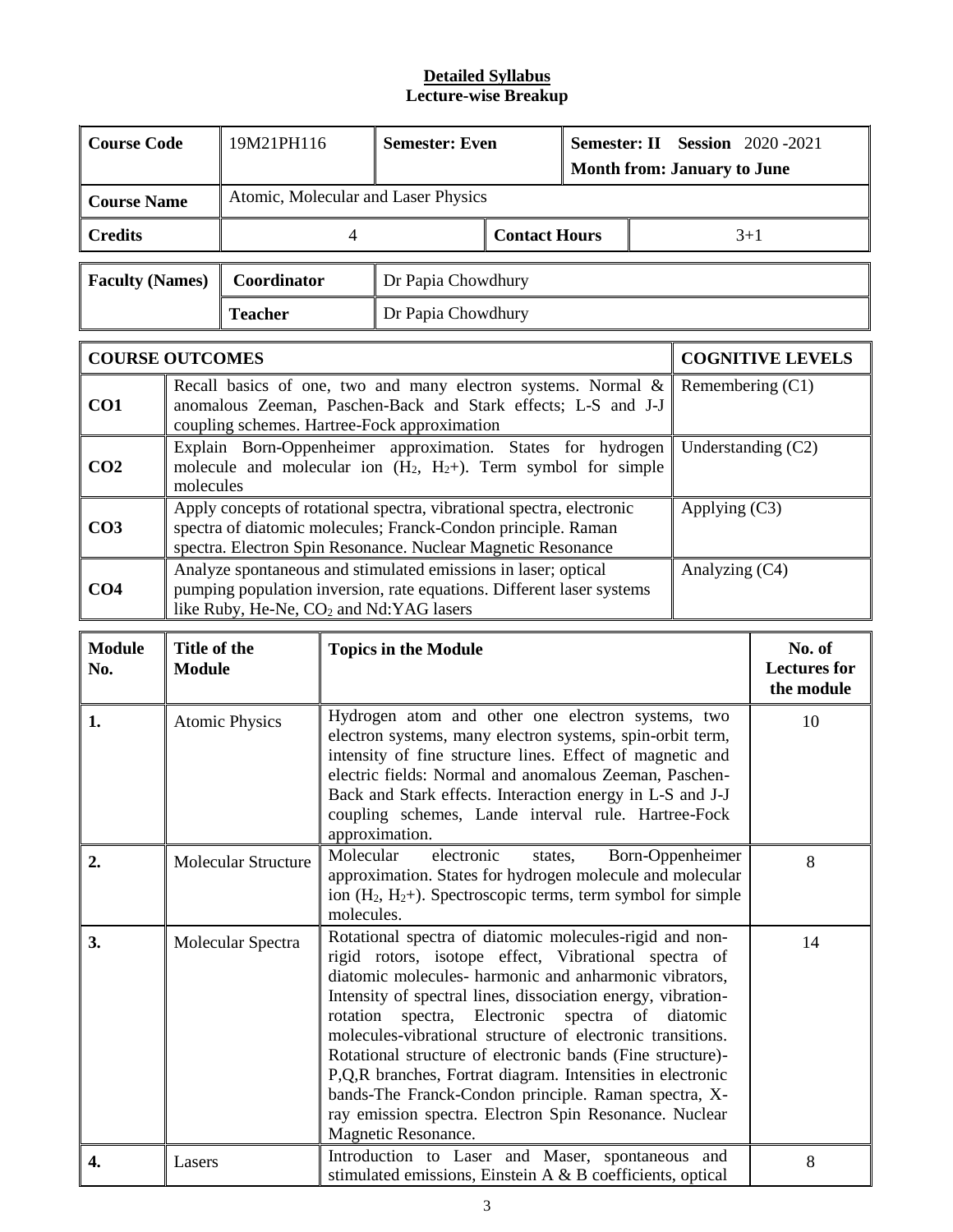|                                                                                                                                                                                           |                                       | pumping, population inversion, rate equations, modes of                                           |  |  |  |  |  |  |  |
|-------------------------------------------------------------------------------------------------------------------------------------------------------------------------------------------|---------------------------------------|---------------------------------------------------------------------------------------------------|--|--|--|--|--|--|--|
|                                                                                                                                                                                           |                                       | resonators and coherence length, Ruby, He-Ne, CO <sub>2</sub> and<br>Nd:YAG lasers.               |  |  |  |  |  |  |  |
|                                                                                                                                                                                           | <b>Total number of Lectures</b><br>40 |                                                                                                   |  |  |  |  |  |  |  |
|                                                                                                                                                                                           | <b>Evaluation Criteria</b>            |                                                                                                   |  |  |  |  |  |  |  |
|                                                                                                                                                                                           | <b>Components</b>                     | <b>Maximum Marks</b>                                                                              |  |  |  |  |  |  |  |
| T1                                                                                                                                                                                        |                                       | 20                                                                                                |  |  |  |  |  |  |  |
| T <sub>2</sub>                                                                                                                                                                            |                                       | 20                                                                                                |  |  |  |  |  |  |  |
|                                                                                                                                                                                           | <b>End Semester Examination</b>       | 35                                                                                                |  |  |  |  |  |  |  |
| TA.                                                                                                                                                                                       |                                       | 25 [2 Quiz (10 M), Attendance (10 M) and Cass performance (5 M)]                                  |  |  |  |  |  |  |  |
| <b>Total</b>                                                                                                                                                                              |                                       | 100                                                                                               |  |  |  |  |  |  |  |
| <b>Recommended Reading material:</b> Author(s), Title, Edition, Publisher, Year of Publication etc. (Text books,<br>Reference Books, Journals, Reports, Websites etc. in the IEEE format) |                                       |                                                                                                   |  |  |  |  |  |  |  |
|                                                                                                                                                                                           |                                       |                                                                                                   |  |  |  |  |  |  |  |
| 1.                                                                                                                                                                                        | 2003)                                 | Physics of Atoms and Molecules by B. H. Bransden and C. J. Jochain $(2nd Ed.,$ Pearson Education, |  |  |  |  |  |  |  |
| 2.                                                                                                                                                                                        |                                       | Atomic Spectra and Atomic Structure by G. Herzberg (Dover Publications, 2003)                     |  |  |  |  |  |  |  |
| 3.                                                                                                                                                                                        |                                       | Atoms, Molecules and Photons by W. Demtroder (Springer, 2006)                                     |  |  |  |  |  |  |  |
| 4.                                                                                                                                                                                        |                                       | Fundamentals of Molecular Spectroscopy by C. N. Banwell (McGraw Hill, 1983)                       |  |  |  |  |  |  |  |
| 5.                                                                                                                                                                                        |                                       | Basic atomic & Molecular Spectrocopy by J. M. Hollas (Royal Society of Chemistry, 2002)           |  |  |  |  |  |  |  |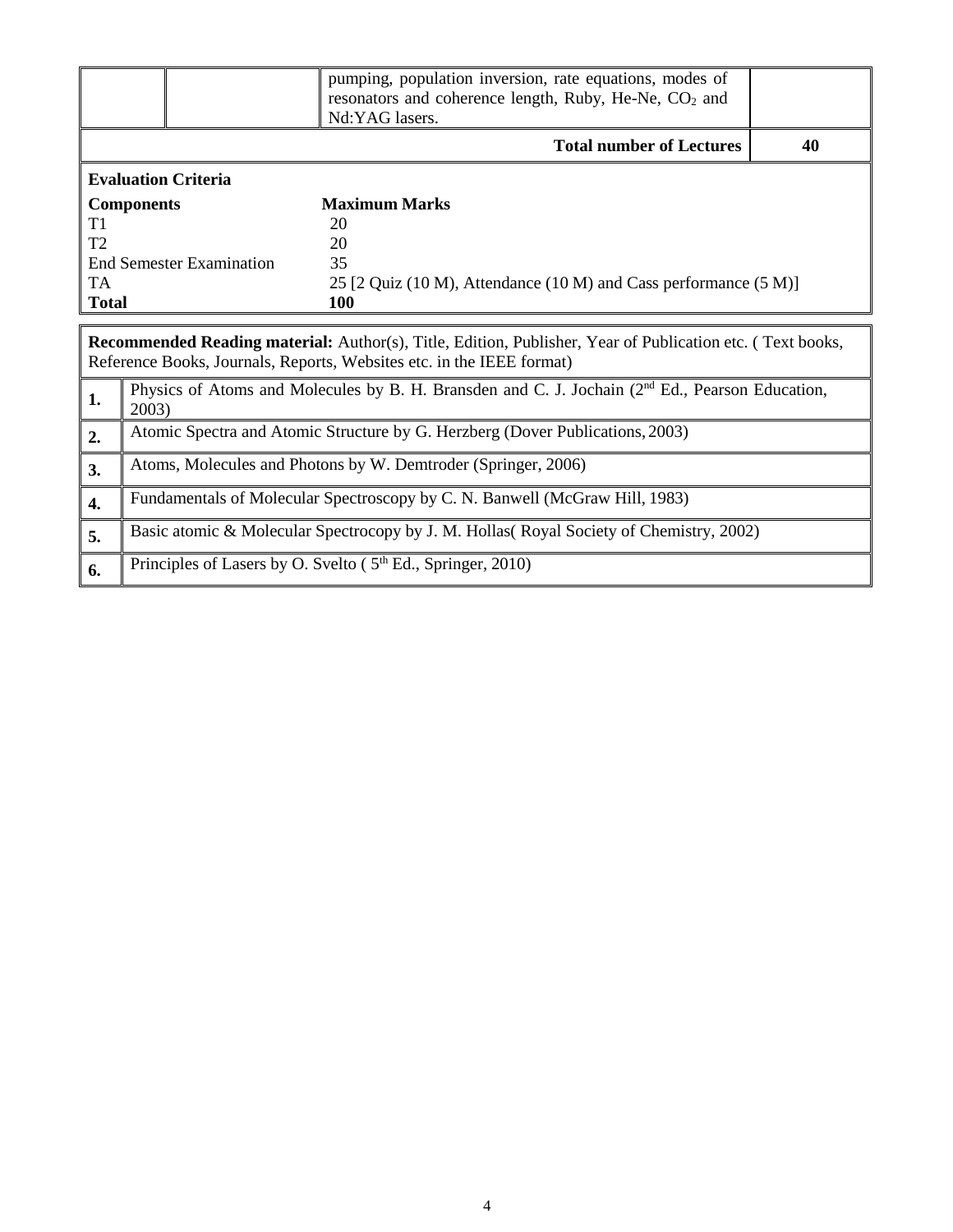| <b>Course Code</b>                              | 19M21PH117<br><b>Semester: Even</b><br>Semester:<br>2020-2021 Session<br><b>Month from: January to June</b>                                                                                                                                                                                                                                                                                           |                               |             |                                                                                                                                                                                               |                      |                                             |                     |                                 |                         |
|-------------------------------------------------|-------------------------------------------------------------------------------------------------------------------------------------------------------------------------------------------------------------------------------------------------------------------------------------------------------------------------------------------------------------------------------------------------------|-------------------------------|-------------|-----------------------------------------------------------------------------------------------------------------------------------------------------------------------------------------------|----------------------|---------------------------------------------|---------------------|---------------------------------|-------------------------|
| <b>Course Name</b>                              |                                                                                                                                                                                                                                                                                                                                                                                                       | <b>Statistical Mechanics</b>  |             |                                                                                                                                                                                               |                      |                                             |                     |                                 |                         |
| <b>Credits</b>                                  |                                                                                                                                                                                                                                                                                                                                                                                                       |                               | $3 - 1 - 0$ |                                                                                                                                                                                               | <b>Contact Hours</b> |                                             |                     | 4                               |                         |
| <b>Faculty (Names)</b>                          |                                                                                                                                                                                                                                                                                                                                                                                                       | Coordinator                   |             | Dr. Navendu Goswami                                                                                                                                                                           |                      |                                             |                     |                                 |                         |
|                                                 |                                                                                                                                                                                                                                                                                                                                                                                                       | <b>Teacher</b>                |             | Dr. Navendu Goswami                                                                                                                                                                           |                      |                                             |                     |                                 |                         |
| <b>COURSE OUTCOMES</b>                          |                                                                                                                                                                                                                                                                                                                                                                                                       |                               |             |                                                                                                                                                                                               |                      |                                             |                     |                                 | <b>COGNITIVE LEVELS</b> |
| CO <sub>1</sub>                                 |                                                                                                                                                                                                                                                                                                                                                                                                       | <b>Statistical Mechanics.</b> |             | Define the basic laws and parameters related to Thermodynamics and                                                                                                                            |                      |                                             |                     |                                 | Remember Level (C1)     |
| CO <sub>2</sub>                                 |                                                                                                                                                                                                                                                                                                                                                                                                       | Systems and Ensembles.        |             | Explain the concepts of different Thermodynamic and Statistical                                                                                                                               |                      |                                             |                     |                                 | Understand Level (C2)   |
| CO <sub>3</sub>                                 |                                                                                                                                                                                                                                                                                                                                                                                                       | conclude its properties.      |             | Apply the concepts of Thermodynamics and Statistical ensembles to                                                                                                                             |                      |                                             |                     |                                 | Apply Level $(C3)$      |
| CO <sub>4</sub>                                 | Evaluating the behavior of equilibrium, non-equilibrium or a random<br>process on the basis of suitable thermodynamic parameters,<br>distribution functions and phase transition.                                                                                                                                                                                                                     |                               |             |                                                                                                                                                                                               |                      |                                             | Evaluate Level (C5) |                                 |                         |
| <b>Module</b><br>No.                            | Title of the<br><b>Topics in the Module</b><br><b>Module</b>                                                                                                                                                                                                                                                                                                                                          |                               |             |                                                                                                                                                                                               |                      | No. of<br><b>Lectures for</b><br>the module |                     |                                 |                         |
| 1.                                              | <b>Evaluation of</b><br><b>Energy States</b>                                                                                                                                                                                                                                                                                                                                                          |                               |             | Micro- and Macro-states, Degenerate and Non-degenerate<br>states, Two State Systems, Harmonic Oscillators, Einstein's<br>Model of Crystalline Solid, Density of States, Particle in a<br>box. |                      |                                             |                     |                                 | 6                       |
| 2.                                              | <b>Classical</b><br><b>Statistical</b><br><b>Mechanics</b>                                                                                                                                                                                                                                                                                                                                            |                               |             | Classical Phase space, Number of Microstates, Ideal gas,<br>Entropy: Gibbs' Paradox, Liouville's Theorem in Classical<br>Statistical Mechanics,                                               |                      |                                             |                     |                                 | 5                       |
| 3.                                              | <b>Ensembles</b><br><b>Distribution</b><br><b>Functions</b>                                                                                                                                                                                                                                                                                                                                           | and                           |             | Micro-canonical, canonical and grand-canonical ensembles<br>and partition functions; Free energy and its connection with<br>thermodynamic quantities; Classical and quantum statistics.       |                      |                                             |                     |                                 | 10                      |
| 4.                                              | Boltzmann Limit, Sackur-Tetrode equation.<br>Degenerate Fermi gas; Ideal Bose and Fermi gases;<br>of<br>10<br><b>Applications</b><br>Principle of detailed balance. Blackbody radiation and<br><b>Distribution</b><br>Planck's distribution law; Bose-Einstein condensation,<br><b>Functions</b><br>Diamagnetism, paramagnetism, and ferromagnetism, White<br>Dwarf Stars, Saha-Ionsization Equation. |                               |             |                                                                                                                                                                                               |                      |                                             |                     |                                 |                         |
| 5.                                              | First- and second-order phase transitions. phase equilibria,<br><b>Transition</b><br><b>Phase</b><br>critical point. Introduction to nonequilibrium processes,<br><b>Stochastic</b><br>and<br>Ising model. Diffusion equation. Random walk and<br><b>Processes</b><br>Brownian motion.                                                                                                                |                               |             |                                                                                                                                                                                               |                      |                                             | 9                   |                                 |                         |
|                                                 |                                                                                                                                                                                                                                                                                                                                                                                                       |                               |             |                                                                                                                                                                                               |                      |                                             |                     | <b>Total number of Lectures</b> | 40                      |
| <b>Evaluation Criteria</b><br><b>Components</b> |                                                                                                                                                                                                                                                                                                                                                                                                       |                               |             | <b>Maximum Marks</b>                                                                                                                                                                          |                      |                                             |                     |                                 |                         |
| T1                                              |                                                                                                                                                                                                                                                                                                                                                                                                       |                               | 20          |                                                                                                                                                                                               |                      |                                             |                     |                                 |                         |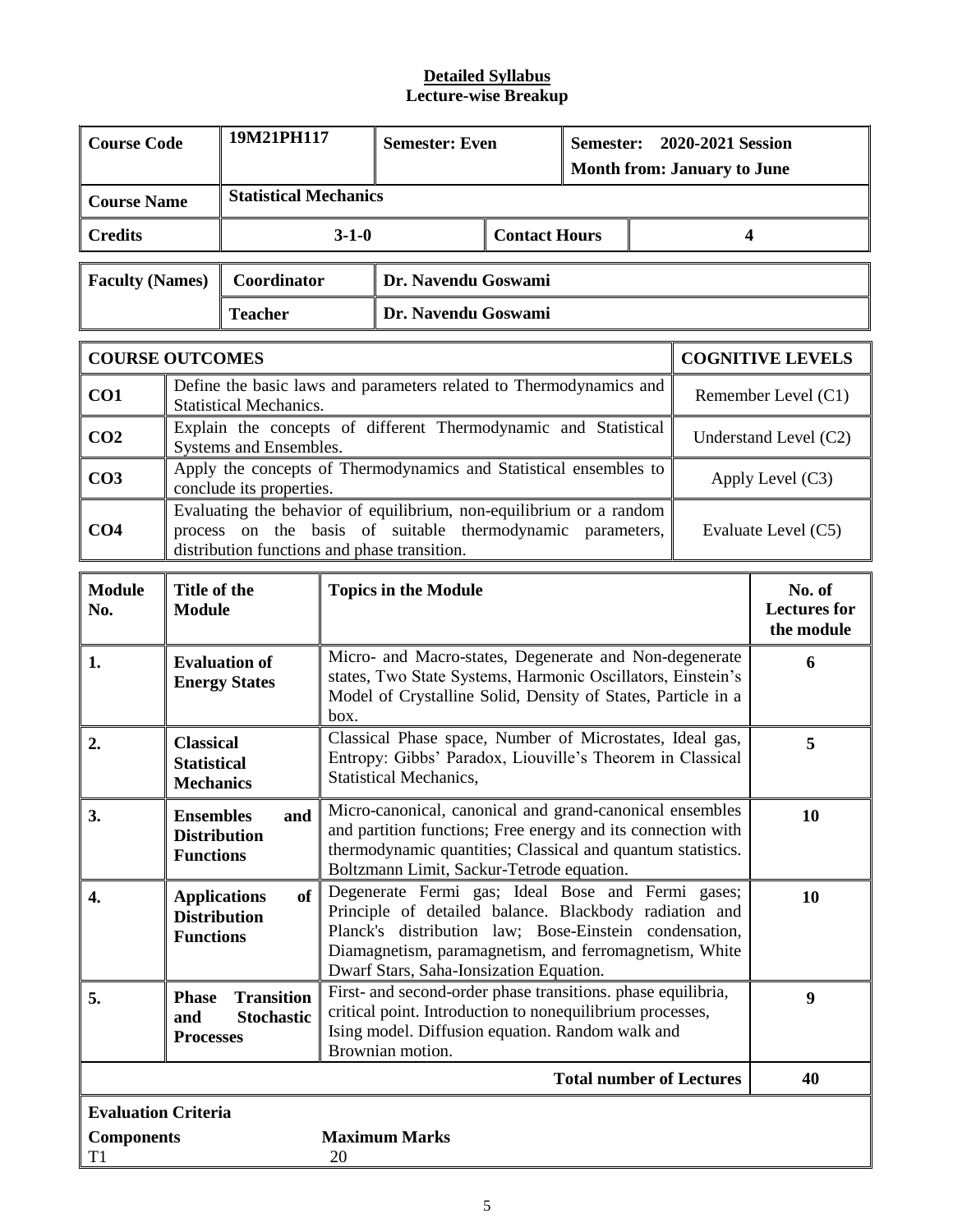| $T^{\prime}$                    | 20                                                               |
|---------------------------------|------------------------------------------------------------------|
| <b>End Semester Examination</b> |                                                                  |
| ' TA                            | 25 [2 Quiz (10 M), Attendance (10 M) and Cass performance (5 M)] |
| <b>Total</b>                    | 100                                                              |

**Recommended Reading material:** Author(s), Title, Edition, Publisher, Year of Publication etc. ( Text books, Reference Books, Journals, Reports, Websites etc. in the IEEE format)

**1.** Frederick Reif , *Fundamentals of Statistical and Thermal Physics*, Waveland Pr Inc, 2008.

**2.** Kerson Huang , *Statistical Mechanics*, Wiley, 2nd Ed., 1987.

**3.** R K Pathria, Paul D. Beale, *Statistical Mechanics*, Academic Press, 3rd Ed., 2011.

**4.** Statistical Mechanics, Richard P. Feynman, Westview Press, USA, 2008

**5.** Statistical Mechanics: An Elementary Outline (Rev.Ed.), Avijit Lahiri, Universities Press, 2015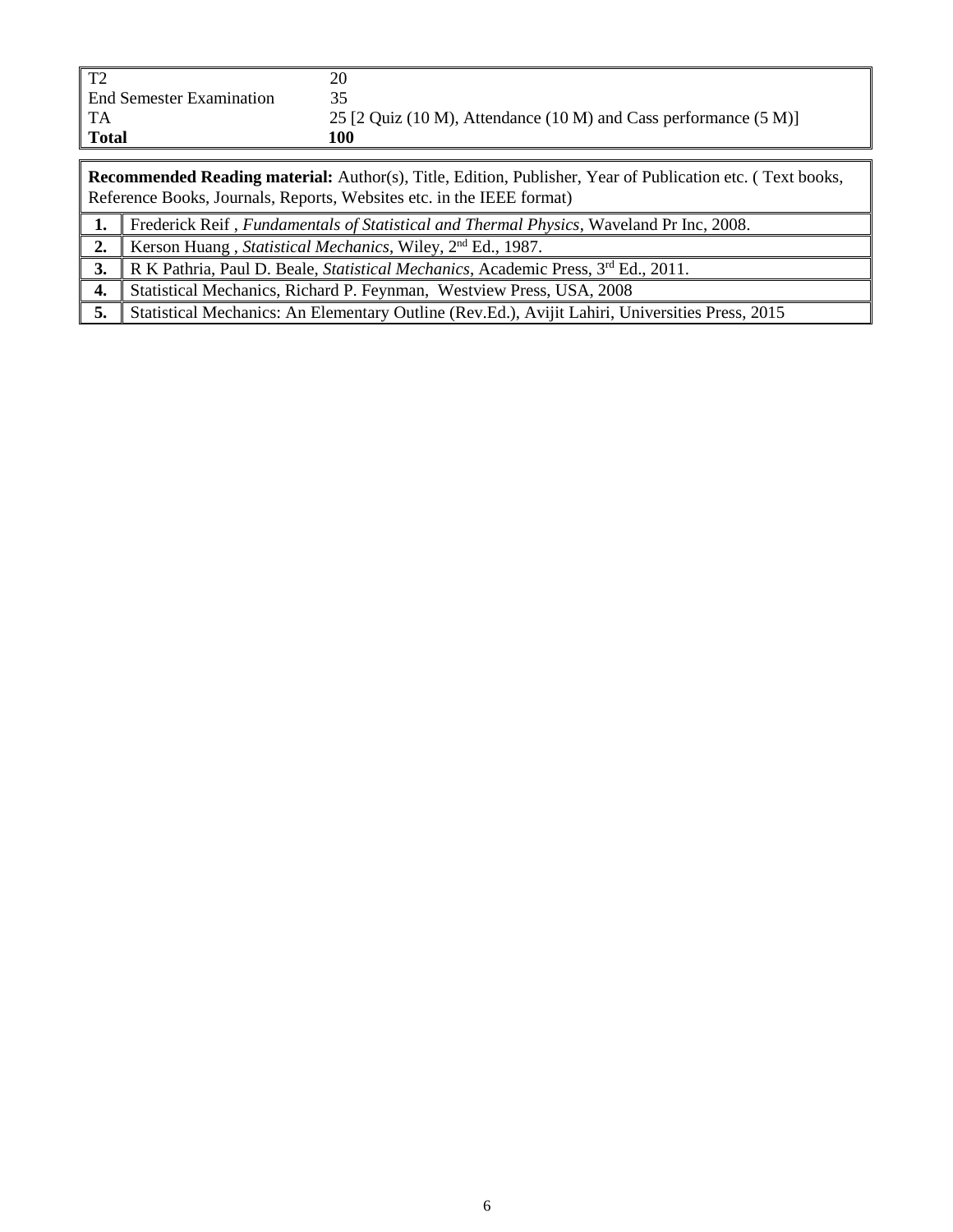| <b>Course Code</b>                                                                                                                                                                                                                                                                |                                                                                                                                                                                                                                                                                                                                                                                                                                                           | 19M21PH118                         |         | <b>Semester: Second</b><br>Semester:<br><b>Month from:</b>                                                                                                                                     |                      | Even Sem 2020 |            |                    |                                             |
|-----------------------------------------------------------------------------------------------------------------------------------------------------------------------------------------------------------------------------------------------------------------------------------|-----------------------------------------------------------------------------------------------------------------------------------------------------------------------------------------------------------------------------------------------------------------------------------------------------------------------------------------------------------------------------------------------------------------------------------------------------------|------------------------------------|---------|------------------------------------------------------------------------------------------------------------------------------------------------------------------------------------------------|----------------------|---------------|------------|--------------------|---------------------------------------------|
| <b>Course Name</b>                                                                                                                                                                                                                                                                |                                                                                                                                                                                                                                                                                                                                                                                                                                                           | <b>Condensed Matter Physics</b>    |         |                                                                                                                                                                                                |                      |               |            |                    |                                             |
| <b>Credits</b>                                                                                                                                                                                                                                                                    |                                                                                                                                                                                                                                                                                                                                                                                                                                                           |                                    | 04      |                                                                                                                                                                                                | <b>Contact Hours</b> |               |            | 04                 |                                             |
| <b>Faculty (Names)</b>                                                                                                                                                                                                                                                            |                                                                                                                                                                                                                                                                                                                                                                                                                                                           | Coordinator                        |         | Prof. R.K. Dwivedi                                                                                                                                                                             |                      |               |            |                    |                                             |
|                                                                                                                                                                                                                                                                                   |                                                                                                                                                                                                                                                                                                                                                                                                                                                           | <b>Teacher</b>                     |         | Prof. R.K. Dwivedi                                                                                                                                                                             |                      |               |            |                    |                                             |
| <b>COURSE OUTCOMES</b>                                                                                                                                                                                                                                                            |                                                                                                                                                                                                                                                                                                                                                                                                                                                           |                                    |         |                                                                                                                                                                                                |                      |               |            |                    | <b>COGNITIVE LEVELS</b>                     |
| To recall the basic concept of space lattice, lattice type and crystal<br>structure, Bonding, band diagrams, heat capacity, thermal expansion,<br>CO1<br>thermal and electronic conduction in solids like metals,<br>semiconductors,, dielectrics, magnetics and superconductors. |                                                                                                                                                                                                                                                                                                                                                                                                                                                           |                                    |         |                                                                                                                                                                                                | Remembering (C1)     |               |            |                    |                                             |
| CO <sub>2</sub>                                                                                                                                                                                                                                                                   |                                                                                                                                                                                                                                                                                                                                                                                                                                                           |                                    |         | To Illustrate the Lattice vibrations, Debye and Einstein's model,<br>Croning-Penny model and various physical phenomena with<br>interpretation based on the mathematical expressions involved. |                      |               |            | Understanding (C2) |                                             |
| CO <sub>3</sub>                                                                                                                                                                                                                                                                   |                                                                                                                                                                                                                                                                                                                                                                                                                                                           | State Physics.                     |         | Apply the concepts/principles to solve the problems related to Solid                                                                                                                           |                      |               |            | Applying (C3)      |                                             |
| CO <sub>4</sub>                                                                                                                                                                                                                                                                   |                                                                                                                                                                                                                                                                                                                                                                                                                                                           | and properties                     |         | Analyze and examine the crystal structure of solids, thermal, electrical<br>and electronic properties and establish a correlation between structure                                            |                      |               |            | Analyze level      |                                             |
| <b>Module</b><br>No.                                                                                                                                                                                                                                                              | Title of the<br><b>Module</b>                                                                                                                                                                                                                                                                                                                                                                                                                             |                                    |         | <b>Topics in the Module</b>                                                                                                                                                                    |                      |               |            |                    | No. of<br><b>Lectures</b> for<br>the module |
| 1.                                                                                                                                                                                                                                                                                | Concept of space lattice, basis and primitive cell, bravais<br><b>Crystal Physics</b><br>12<br>lattices, Crystal Symmetry, intercepts of plane and miller<br>indices, lattice type, packing efficiency, reciprocal lattice,<br>structure factor, crystal structures (NaCl, CsCl, Diamond<br>and cubic ZnS) and Brag's law and X-ray diffraction<br>methods. Bonding in solids, ionic bonding, Cohesive<br>energy and Madelung Constant in ionic crystals. |                                    |         |                                                                                                                                                                                                |                      |               |            |                    |                                             |
| 2.                                                                                                                                                                                                                                                                                | 10<br><b>Thermal Properties</b><br>Phonon heat capacity, specific heat, Density of states in one<br>dimension, Density of states in three dimension, Debye's<br>model for density of space, Debye $T^3$ Law, Einstein model<br>density of states, Thermal conductivity, A brief introduction<br>to Imperfections.                                                                                                                                         |                                    |         |                                                                                                                                                                                                |                      |               |            |                    |                                             |
| 3.                                                                                                                                                                                                                                                                                | Band theory of<br>Free electron model, Origin of energy gap, Bloch theorem,<br>Croning-Penney model, Wave function of electron in a<br>solids<br>periodic potential, Energy band formation in solids,<br>Classification of solids into metals, semiconductors and<br>insulators.                                                                                                                                                                          |                                    |         |                                                                                                                                                                                                |                      | 8             |            |                    |                                             |
|                                                                                                                                                                                                                                                                                   |                                                                                                                                                                                                                                                                                                                                                                                                                                                           | Electrical<br>properties in solids | carrier | Electrical conduction in metals and semiconductors,<br>Intrinsic and Extrinsic semiconductors, mobility, Intrinsic<br>concentration,<br>concentration of n-type and p-type semiconductors.     | impurity             |               | diffusion, | Carrier            | 5                                           |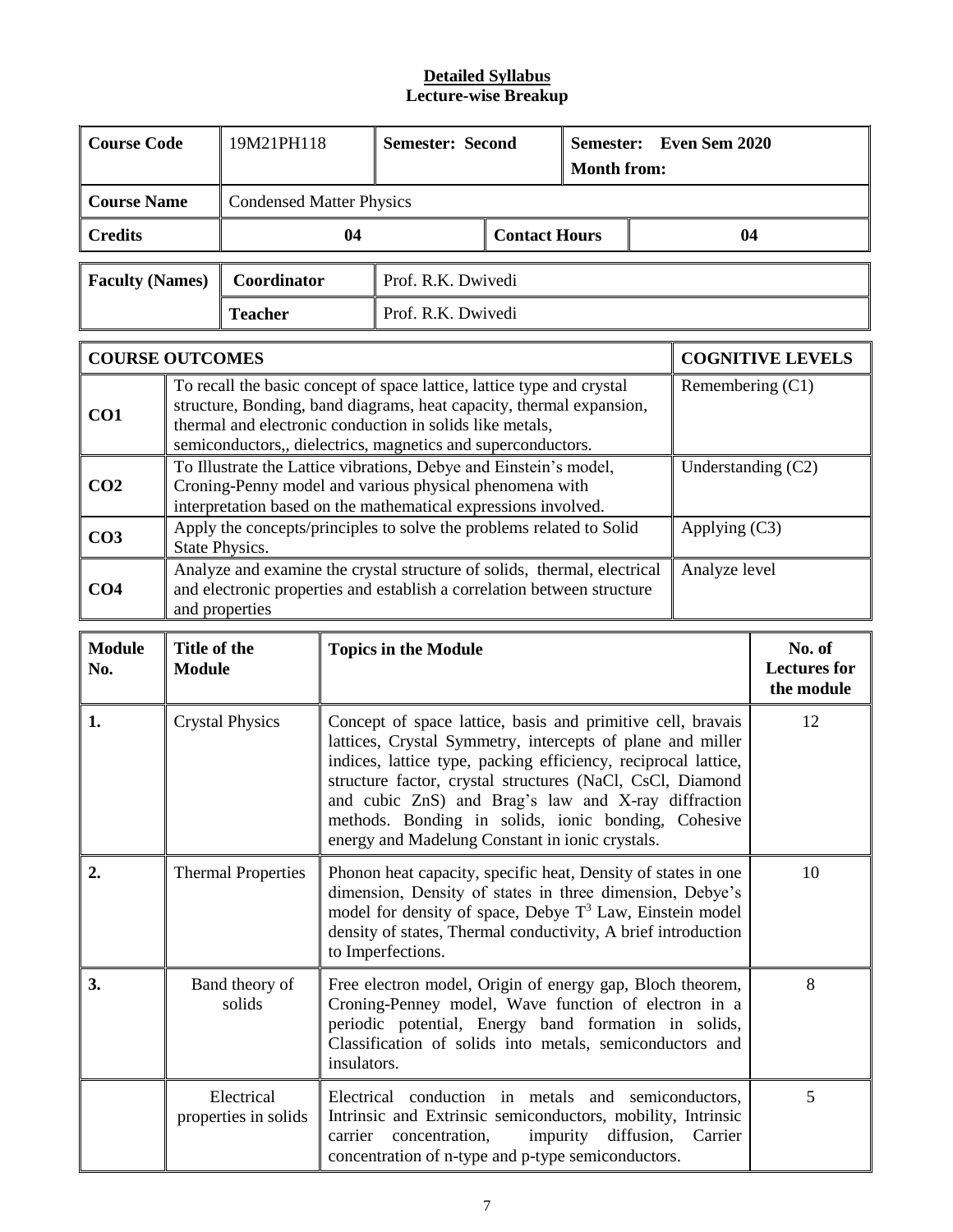| 4.                                                                                                                                                                                        | Occurrence of superconductivity, Meissner effect, Type $-I$<br>Superconductivity<br>and Type-II superconductor, Heat capacity, Energy gap,<br>Isotope effect. Microwave and Infrared properties. London<br>equations and BCS theory. |                                                                     |  |  |  |  |
|-------------------------------------------------------------------------------------------------------------------------------------------------------------------------------------------|--------------------------------------------------------------------------------------------------------------------------------------------------------------------------------------------------------------------------------------|---------------------------------------------------------------------|--|--|--|--|
| <b>Total number of Lectures</b>                                                                                                                                                           |                                                                                                                                                                                                                                      |                                                                     |  |  |  |  |
| <b>Evaluation Criteria</b>                                                                                                                                                                |                                                                                                                                                                                                                                      |                                                                     |  |  |  |  |
| <b>Components</b>                                                                                                                                                                         |                                                                                                                                                                                                                                      | <b>Maximum Marks</b>                                                |  |  |  |  |
| T1                                                                                                                                                                                        |                                                                                                                                                                                                                                      | 20                                                                  |  |  |  |  |
| T2                                                                                                                                                                                        |                                                                                                                                                                                                                                      | 20                                                                  |  |  |  |  |
|                                                                                                                                                                                           | End Semester Examination                                                                                                                                                                                                             | 35                                                                  |  |  |  |  |
| TA.                                                                                                                                                                                       |                                                                                                                                                                                                                                      | 25 [2 Quiz (10 M), Attendance (10 M) and Cass performance $(5 M)$ ] |  |  |  |  |
| <b>Total</b>                                                                                                                                                                              | 100                                                                                                                                                                                                                                  |                                                                     |  |  |  |  |
|                                                                                                                                                                                           |                                                                                                                                                                                                                                      |                                                                     |  |  |  |  |
| <b>Recommended Reading material:</b> Author(s), Title, Edition, Publisher, Year of Publication etc. (Text books,<br>Reference Books, Journals, Reports, Websites etc. in the IEEE format) |                                                                                                                                                                                                                                      |                                                                     |  |  |  |  |

|    | Solid State Physics by A. J. Dekker                                                |
|----|------------------------------------------------------------------------------------|
| 2. | Solid State Physics by Charles Kittel, Wiley Publication, Eight Edition (2017)     |
| 3. | Solid State Physics by N. W. Ashcroft & N. D. Mermin                               |
|    | Solid State Physics by S.O. Pillai, New Age Publications (Revised sixth Ed. (2007) |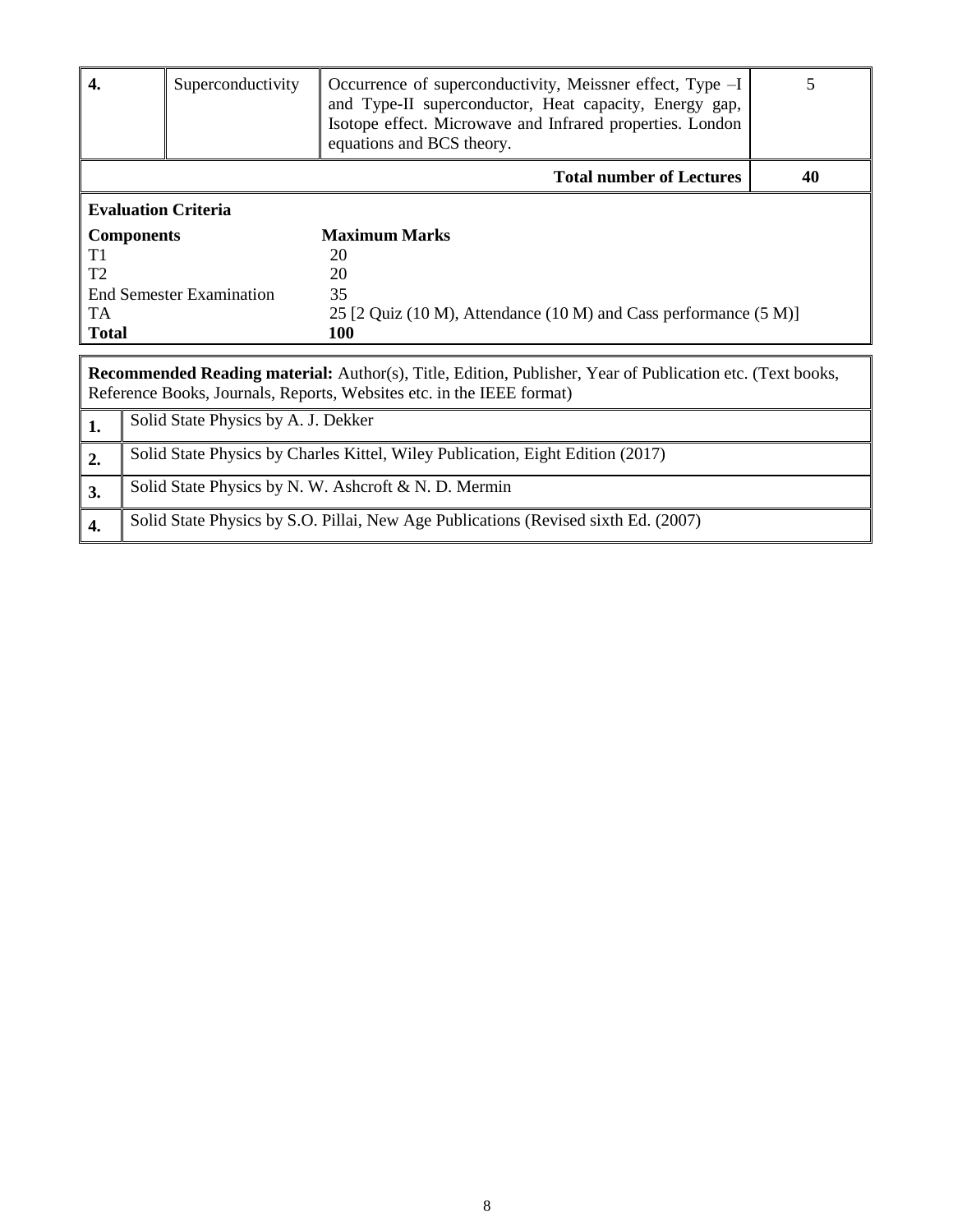# **Detailed Syllabus Lab-wise Breakup**

| <b>Course Code</b>     | 19M25PH112                     | <b>Semester: EVEN</b> |                               | <b>Semester: <math>2nd</math> Session:</b> 2020 -2021<br>Month from: Jan to June |  |  |  |
|------------------------|--------------------------------|-----------------------|-------------------------------|----------------------------------------------------------------------------------|--|--|--|
| <b>Course Name</b>     | Laboratory-2                   |                       |                               |                                                                                  |  |  |  |
| <b>Credits</b>         |                                |                       | <b>Contact Hours</b>          |                                                                                  |  |  |  |
| <b>Faculty (Names)</b> | Coordinator(s)                 | Dinesh Tripathi       |                               |                                                                                  |  |  |  |
|                        | Teacher(s)<br>(Alphabetically) |                       | B. C. Joshi and Anuraj Panwar |                                                                                  |  |  |  |
|                        |                                |                       |                               |                                                                                  |  |  |  |

|                 | <b>COURSE OUTCOMES</b>                                                                  | <b>COGNITIVE LEVELS</b> |
|-----------------|-----------------------------------------------------------------------------------------|-------------------------|
| CO1             | Recall components of electronic circuits used in the experiments.                       | Remembering $(C1)$      |
| CO <sub>2</sub> | Explain key applications of electronic circuits and devices used in the<br>experiments. | Understanding $(C2)$    |
| CO <sub>3</sub> | Model the circuits using electronic components and perform the<br>experiments.          | Applying $(C3)$         |
| CO <sub>4</sub> | Analyze the data obtained and calculate the error.                                      | Analyzing (C4)          |
| CO <sub>5</sub> | Interpret and justify the results.                                                      | Evaluating (C5)         |

| <b>Module</b><br>No. | <b>Title of the Module</b> | <b>List of Experiments</b>                                                                                                                                                                                                                                                                                                                                                                                                                                                                                                                                                                                                                                                                                                                                                                                                                                                                                                  | CO    |
|----------------------|----------------------------|-----------------------------------------------------------------------------------------------------------------------------------------------------------------------------------------------------------------------------------------------------------------------------------------------------------------------------------------------------------------------------------------------------------------------------------------------------------------------------------------------------------------------------------------------------------------------------------------------------------------------------------------------------------------------------------------------------------------------------------------------------------------------------------------------------------------------------------------------------------------------------------------------------------------------------|-------|
| 1.                   | <b>Electronics</b>         | 1. To assemble a two stage common emitter RC coupled<br>amplifier and to measure the gain as a function of frequency<br>and hence find the gain band width<br>2. Design and realize Inverting and Non-inverting amplifier<br>using 741 Op-amp.<br>3. To design and test the performance of an integrator using 741<br>OP AMP<br>4. To study and calculate the frequency of oscillations of Colpitts<br>oscillator.<br>5. To study and calculate frequency of oscillations of OP-AMP<br>based Hartley Oscillator.<br>6. Design of an RC Phase Shift Oscillator (Using IC 741 OP<br>AMP) and calculation of its frequency of oscillation.<br>7. To design and set up (a) half adder & half subtractor and (b)<br>full adder & full subtractor using NAND gate.<br>8. To study the single stage amplifiers; using BJT in common<br>emitter (CE) configuration and to learn its application as a<br>small signal amplification. | $1-5$ |